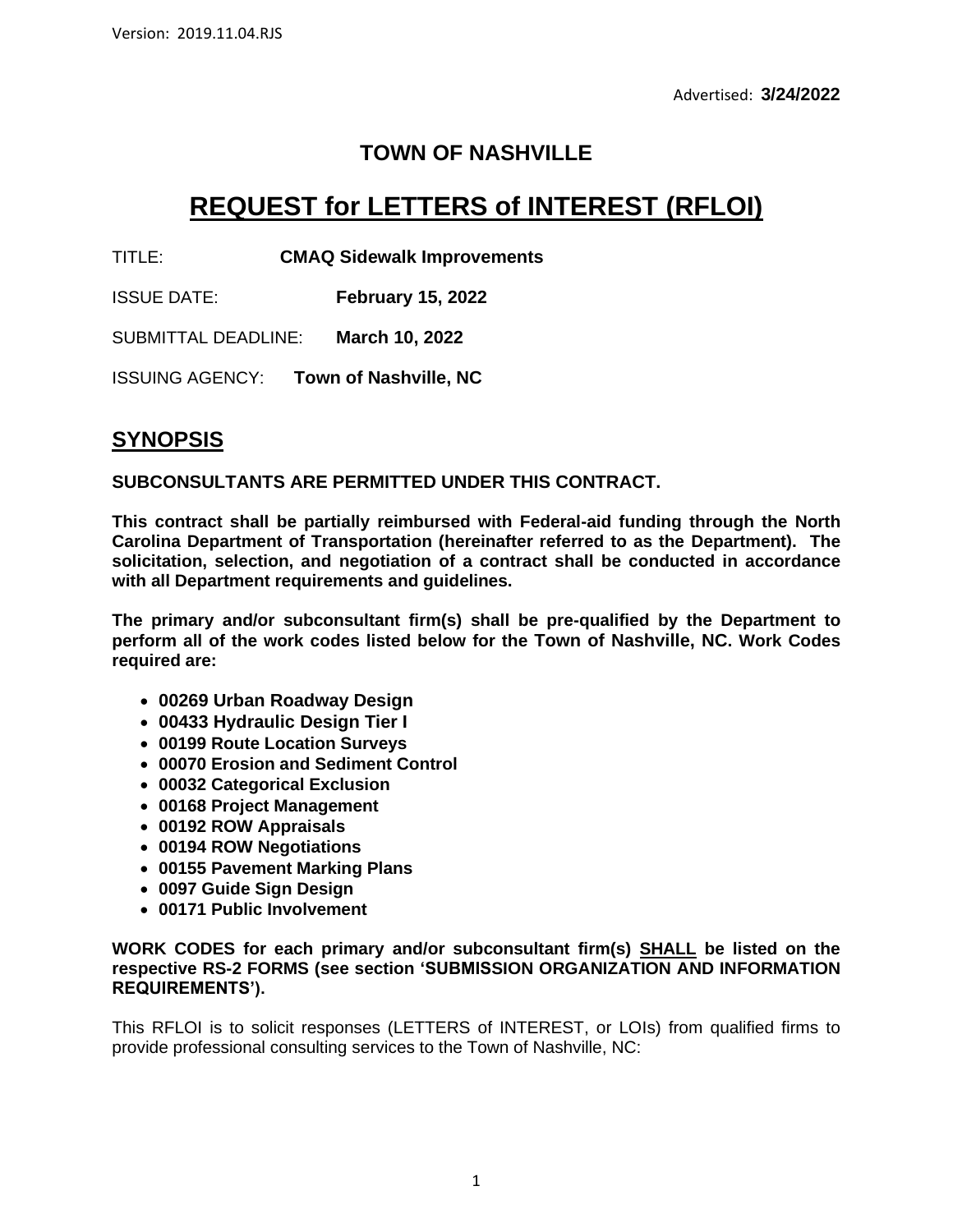### **PROPOSED CONTRACT SCOPE SUMMARY.**

The consultant will complete all surveying, planning and design required to submit a complete set of plans, specifications and estimate (PS&E) package to complete approximately 7,680 LF of sidewalk/walkway as part of two projects as follows:

- C-5616E: Approximately 2,360 linear feet of sidewalk along First Street from Glover Park to South Creek Subdivision (South Creek Drive)
- C-5616F: Approximately 5,320 linear feet of sidewalk along First Street from Washington Street to the bridge crossing US 64. This shall include the upgrade of Oak Street from Washington to Elm Street.

Electronic LOIs should be submitted in .pdf format using software such as Adobe, CutePDF PDF Writer, Docudesk deskPDF, etc.

LOIs SHALL be received **ELECTRONICALLY, BY MAIL, OR HAND-DELIVERY no later than 4:00 PM on March 10, 2022.**

**The address for electronic deliveries is:** *[sherry.moss@townofnashvillenc.gov](mailto:sherry.moss@townofnashvillenc.gov)*

**The address for mailings is:**

**Town of Nashville PO Box 987 Nashville, NC 27856**

**The address for hand-deliveries is: Town of Nashville 499 S. Barnes Street Nashville, NC 27856**

#### **LOIs received after this deadline will not be considered.**

Except as provided below any firm wishing to be considered must be properly registered with the Office of the Secretary of State and with the North Carolina Board of Examiners for Engineers and Surveyors. Any firm proposing to use corporate subsidiaries or subcontractors must include a statement that these companies are properly registered with the North Carolina Board of Examiners for Engineers and Surveyors and/or the NC Board for Licensing of Geologists. The Engineers performing the work and in responsible charge of the work must be registered Professional Engineers in the State of North Carolina and must have a good ethical and professional standing. It will be the responsibility of the selected private firm to verify the registration of any corporate subsidiary or subcontractor prior to submitting a Letter of Interest. Firms which are not providing engineering services need not be registered with the North Carolina Board of Examiners for Engineers and Surveyors. Some of the services being solicited may not require a license. It is the responsibility of each firm to adhere to all laws of the State of North Carolina.

The firm must have the financial ability to undertake the work and assume the liability. The selected firm(s) will be required to furnish proof of Professional Liability insurance coverage in the minimum amount of \$1,000,000.00. The firm(s) must have an adequate accounting system to identify costs chargeable to the project.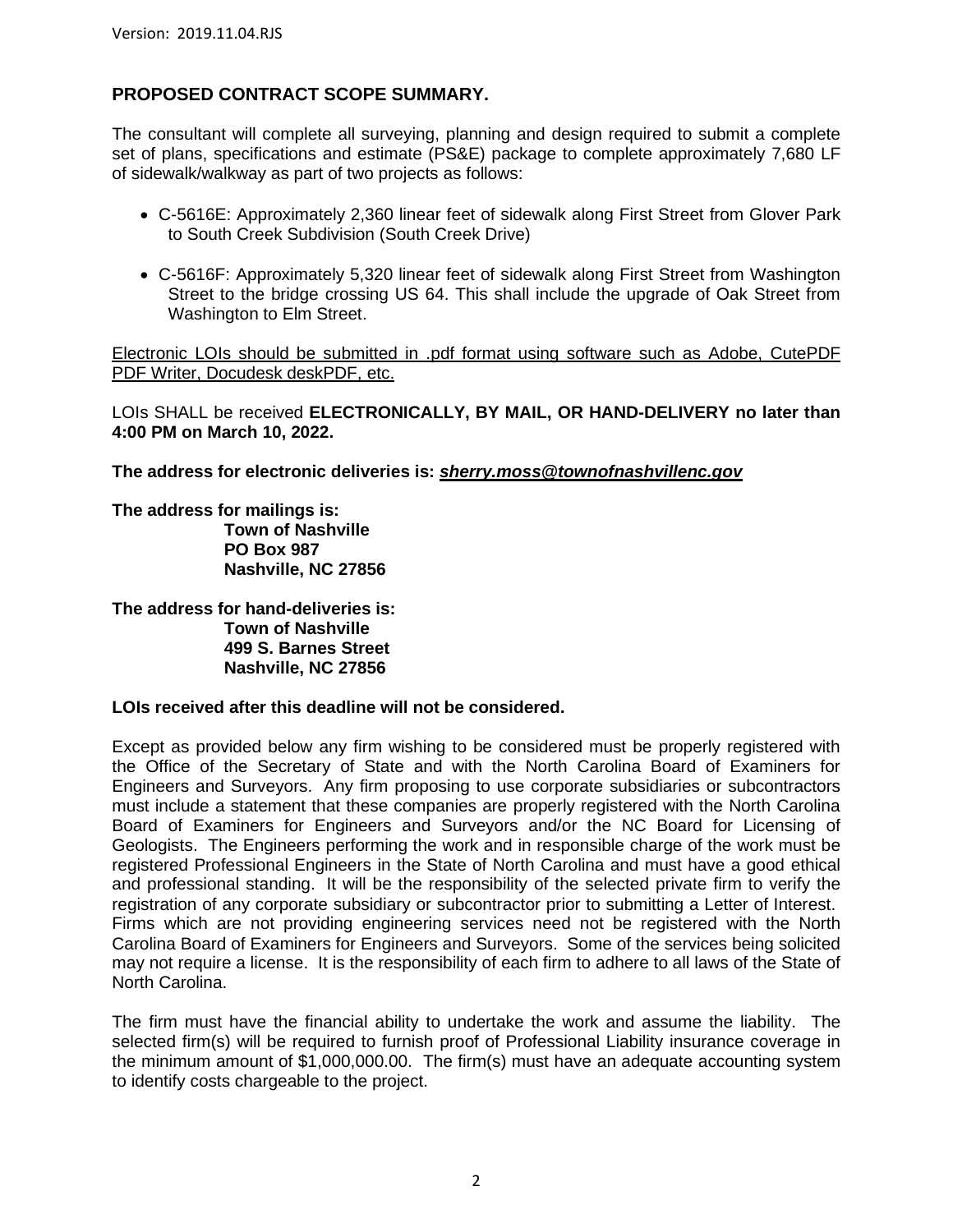## **SCOPE OF WORK**

The **Town of Nashville** is soliciting proposals for the services of a firm/team for the following contract scope of work:

### **PROPOSED CONTRACT SCOPE:**

The consultant will complete all surveying, planning and design required to submit a complete set of plans, specifications and estimate (PS&E) package to complete approximately 7,680 LF of sidewalk/walkway as part of two projects as follows:

- C-5616E: Approximately 2,360 linear feet of sidewalk along First Street from Glover Park to South Creek Subdivision (South Creek Drive)
- C-5616F: Approximately 5,320 linear feet of sidewalk along First Street from Washington Street to the bridge crossing US 64. This shall include the upgrade of Oak Street from Washington to Elm Street.

### **PROPOSED CONTRACT TIME:**

The Town of Nashville desires to have the project permitted and ready to bid within one year of executing the consultant contract and giving a notice to proceed.

### **PROPOSED CONTRACT PAYMENT TYPE:**

The method of payment for this contract shall be Lump Sum. Payment will be made monthly based on an estimate of the percentage of project completion. The engineering firm will provide a project status with each payment request.

### **SUBMITTAL REQUIREMENTS**

All LOIs are limited to **fifteen (15)** pages (RS-2 forms are not included in the page count) inclusive of the cover sheet and shall be typed on 8-1/2" x 11" sheets, single-spaced, one-sided.

*Fold out pages are not allowed. In order to reduce costs and to facilitate recycling; binders, dividers, tabs, etc. are prohibited. One staple in the upper left-hand corner is preferred.*

LOIs containing more than **fifteen (15)** pages will not be considered.

#### *Four (4) total copies of the LOI should be submitted.*

**Firms submitting LOIs are encouraged to carefully check them for conformance to the requirements stated above. If LOIs do not meet ALL of these requirements they will be disqualified. No exception will be granted.**

### **SELECTION PROCESS**

Following is a general description of the selection process:

• The LGA's Selection Committee will review all qualifying LOI submittals.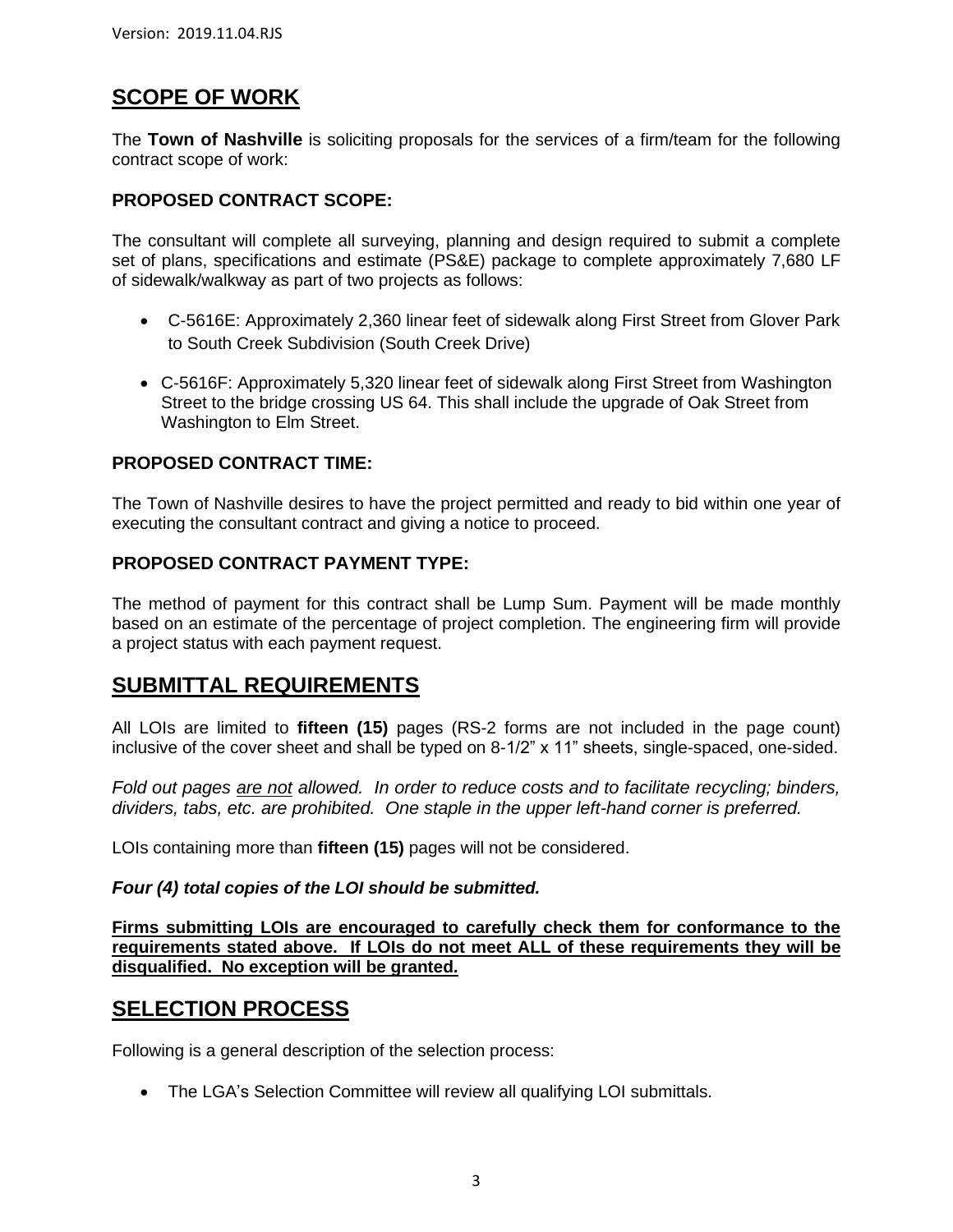- For Limited Services Contracts (On-Call type contracts), the LGA's Selection Committee MAY, at the LGA's discretion, choose any number of firms to provide the services being solicited.
- For Project-Specific Contracts (non On-Call type contracts), the LGA's Selection Committee MAY, at the LGA's discretion, shortlist a minimum of three (3) firms to be interviewed. IF APPLICABLE, dates of shortlisting and dates for interviews are shown in the section SUBMISSION SCHEDULE AND KEY DATES at the end of this RFLOI.
- In order to be considered for selection, consultants must submit a complete response to this RFLOI prior to the specified deadlines. Failure to submit all information in a timely manner will result in disqualification.

## **TITLE VI NONDISCRIMINATION NOTIFICATION**

The LGA in accordance with the provisions of Title VI of the Civil Rights Act of 1964 (78 Stat. 252, 42 US.C. §§ 2000d to 2000d-4) and the Regulations, hereby notifies all RESPONDENTS that it will affirmatively ensure that any contract entered into pursuant to this advertisement, disadvantaged business enterprises will be afforded full and fair opportunity to submit LETTERS of INTEREST (LOIs) in response to this ADVERTISEMENT and will not be discriminated against on the grounds of race, color, or national origin in consideration for an award.

## **SMALL PROFESSIONAL SERVICE FIRM (SPSF) PARTICIPATION**

The Department encourages the use of Small Professional Services Firms (SPSF). Small businesses determined to be eligible for participation in the SPSF program are those meeting size standards defined by Small Business Administration (SBA) regulations, 13 CFR Part 121 in Sector 54 under the North American Industrial Classification System (NAICS). The SPSF program is a race, ethnicity, and gender-neutral program designed to increase the availability of contracting opportunities for small businesses on federal, state or locally funded contracts. SPSF participation is not contingent upon the funding source.

The Firm, at the time the Letter of Interest is submitted, shall submit a listing of all known SPSF firms that will participate in the performance of the identified work. The participation shall be submitted on the Department's Subconsultant Form RS-2. RS-2 forms may be accessed on the Department's website at [NCDOT Connect Guidelines & Forms.](https://connect.ncdot.gov/business/consultants/Pages/Guidelines-Forms.aspx)

The SPSF must be qualified with the Department to perform the work for which they are listed.

## **PREQUALIFICATION**

The Department maintains on file the qualifications and key personnel for each approved discipline, as well as any required samples of work. Each year on the anniversary date of the company, the firm shall renew their prequalified disciplines. If your firm has not renewed its application as required by your anniversary date or if your firm is not currently prequalified, please submit an application to the Department **prior to submittal of your LOI**. An application may be accessed on the Department's website at [Prequalifying Private Consulting Firms](https://connect.ncdot.gov/business/Prequal/Pages/Private-Consulting-Firm.aspx) --Learn how to become Prequalified as a Private Consulting Firm with NCDOT. Having this data on file with the Department eliminates the need to resubmit this data with each letter of interest.

Professional Services Contracts are race and gender neutral and do not contain goals. However, the Respondent is encouraged to give every opportunity to allow Disadvantaged, Minority-Owned and Women-Owned Business Enterprises (DBE/MBE/WBE) subconsultant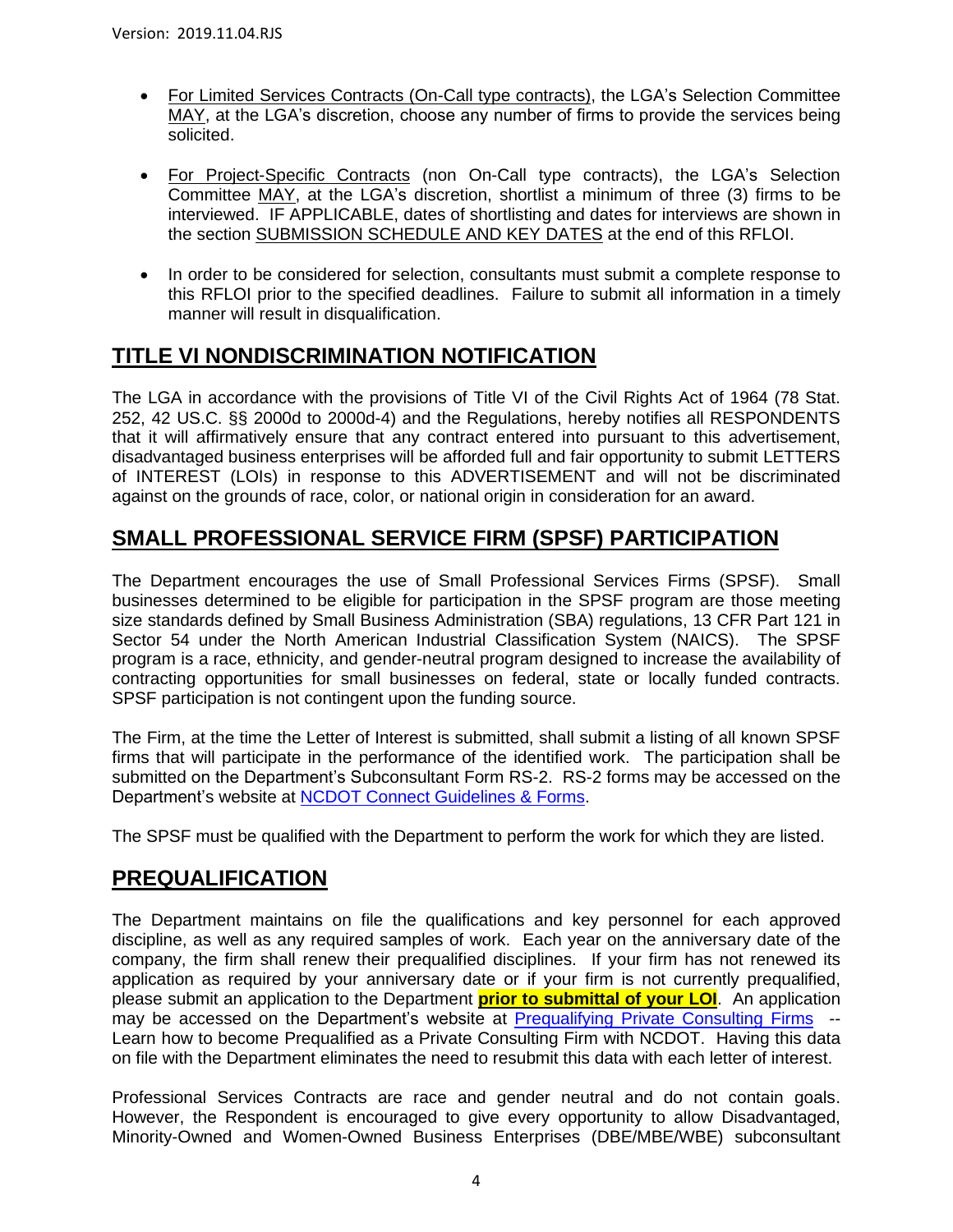utilization on all LOIs, contracts and supplemental agreements. The Firm, subconsultant and subfirm shall not discriminate on the basis of race, religion, color, national origin, age, disability or sex in the performance of this contract.

### **DIRECTORY OF FIRMS AND DEPARTMENT ENDORSEMENT**

Real-time information about firms doing business with the Department, and information regarding their pre-qualifications and certifications, is available in the Directory of Transportation Firms. The Directory can be accessed on the Department's website at [Directory of Firms](https://www.ebs.nc.gov/VendorDirectory/default.html) --Complete listing of certified and prequalified firms.

The listing of an individual firm in the Department's directory shall not be construed as an endorsement of the firm.

### **SELECTION CRITERIA**

#### **All prequalified firms who submit responsive letters of interest will be considered.**

In selecting a firm/team, the selection committee will take into consideration qualification information including such factors as:

- 1. **50% =** Firms experience, knowledge, familiarity and past performance with similar projects and service.
- 2. **30% =** The experience of the firm's proposed staff to perform the type of work required.
- 3. **20% =** Firm's understanding of the project specific issues and their responsibility in delivering services for the advertised project.

After reviewing qualifications, if firms are equal on the evaluation review, then those qualified firms with proposed SPSF participation will be given priority consideration.

### **SUBMISSION ORGANIZATION AND INFORMATION REQUIREMENTS**

The LOI should be addressed to **Town of Nashville, Attention: Sherry Moss, Planning Director** and must include the name, address, telephone number, and e-mail address of the prime consultant's contact person for this RFLOI.

The LOI must also include the information outlined below:

#### Chapter 1 - Introduction

The Introduction should demonstrate the consultant's overall qualifications to fulfill the requirements of the scope of work and should contain the following elements of information:

- Expression of firm's interest in the work;
- **EXEC** Statement of whether firm is on register;
- Date of most recent private engineering firm qualification;
- Statement regarding firm's(') possible conflict of interest for the work; and
- Summation of information contained in the letter of interest.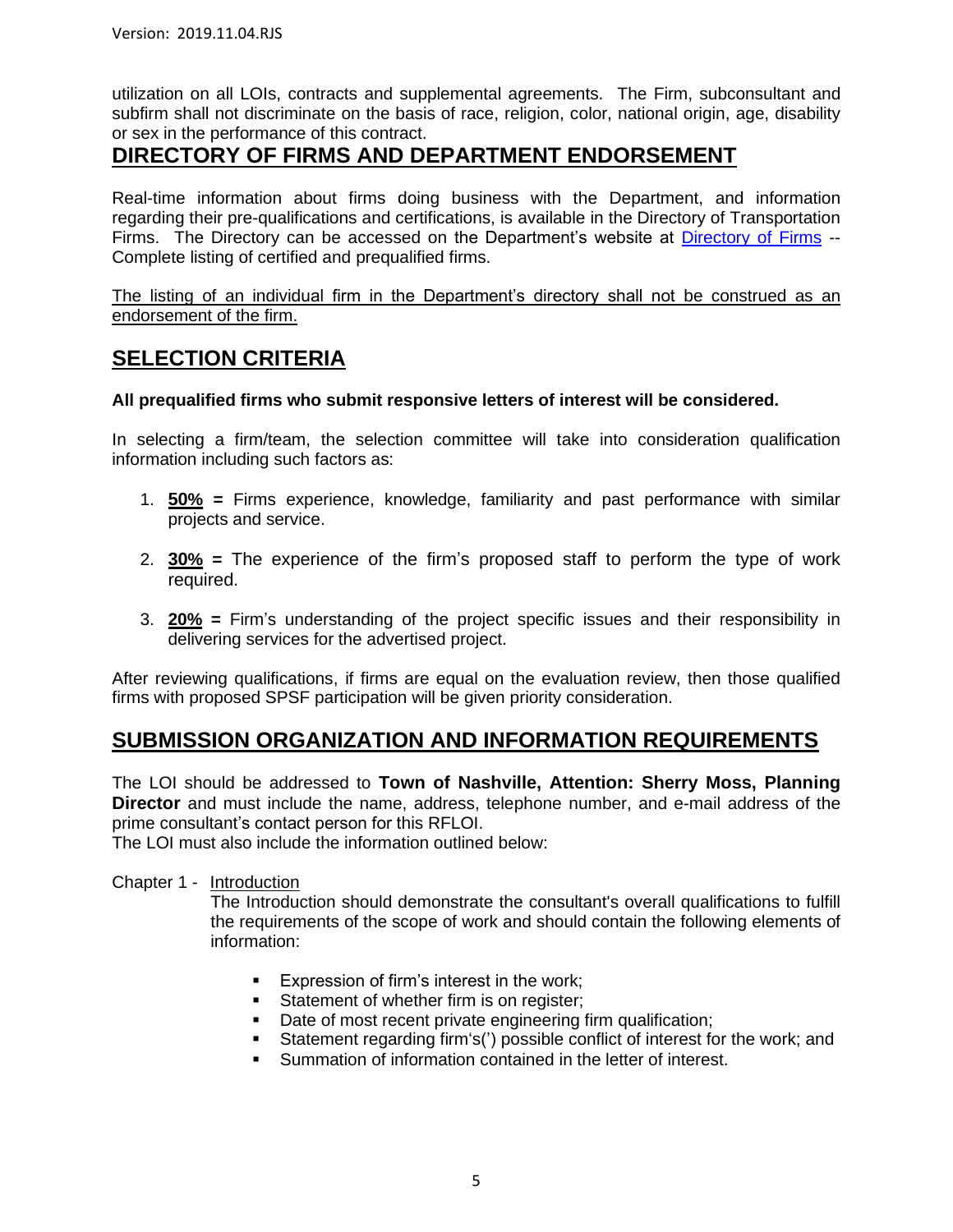#### Chapter 2 - Team Qualifications

This chapter should elaborate on the general information presented in the introduction, to establish the credentials and experience of the consultant to undertake this type of effort. The following must be included:

- 1. Identify recent, similar projects the firm, acting as the prime contractor, has conducted which demonstrates its ability to conduct and manage the project. Provide a synopsis of each project and include the date completed, and contact person.
- 2. If subconsultants are involved, provide corresponding information describing their qualifications as requested in bullet number 1 above.

#### Chapter 3 - Team Experience

This chapter must provide the names, classifications, and location of the firm's North Carolina employees and resources to be assigned to the advertised work; and the professional credentials and experience of the persons assigned to the project, along with any unique qualifications of key personnel. Although standard personnel resumes may be included, identify pertinent team experience to be applied to this project. Specifically, the Department is interested in the experience, expertise, and total quality of the consultant's proposed team. If principals of the firm will not be actively involved in the study/contract/project, do not list them. The submittal shall clearly indicate the Consultant's Project Manager, other key Team Members and his/her qualifications for the proposed work. Also, include the team's organization chart for the Project / Plan. A Capacity Chart / Graph (available work force) should also be included. Any other pertinent information should also be listed in this section.

*Note:* If a project team or subconsultant encounters personnel changes, or any other changes of significance dealing with the company, NCDOT should be notified immediately.

#### Chapter 4 - Technical Approach

The consultant shall provide information on its understanding of, and approach to accomplish, this project, including their envisioned scope for the work and any innovative ideas/approaches, and a schedule to achieve the dates outlined in this RFLOI (if any project-specific dates are outlined below).

#### APPENDICES-

CONSULTANT CERTIFICATION Form RS-2

Completed Form RS-2 forms SHALL be submitted with the firm's letter of interest. This section is limited to the number of pages required to provide the requested information.

Submit Form RS-2 forms for the following:

#### • **Prime Consultant firm**

- ➢ Prime Consultant Form RS-2 Rev 1/14/08; and
- **ANY/ALL Subconsultant firms** to be, or anticipated to be, utilized by your firm.
	- ➢ Subconsultant Form RS-2 Rev 1/15/08.